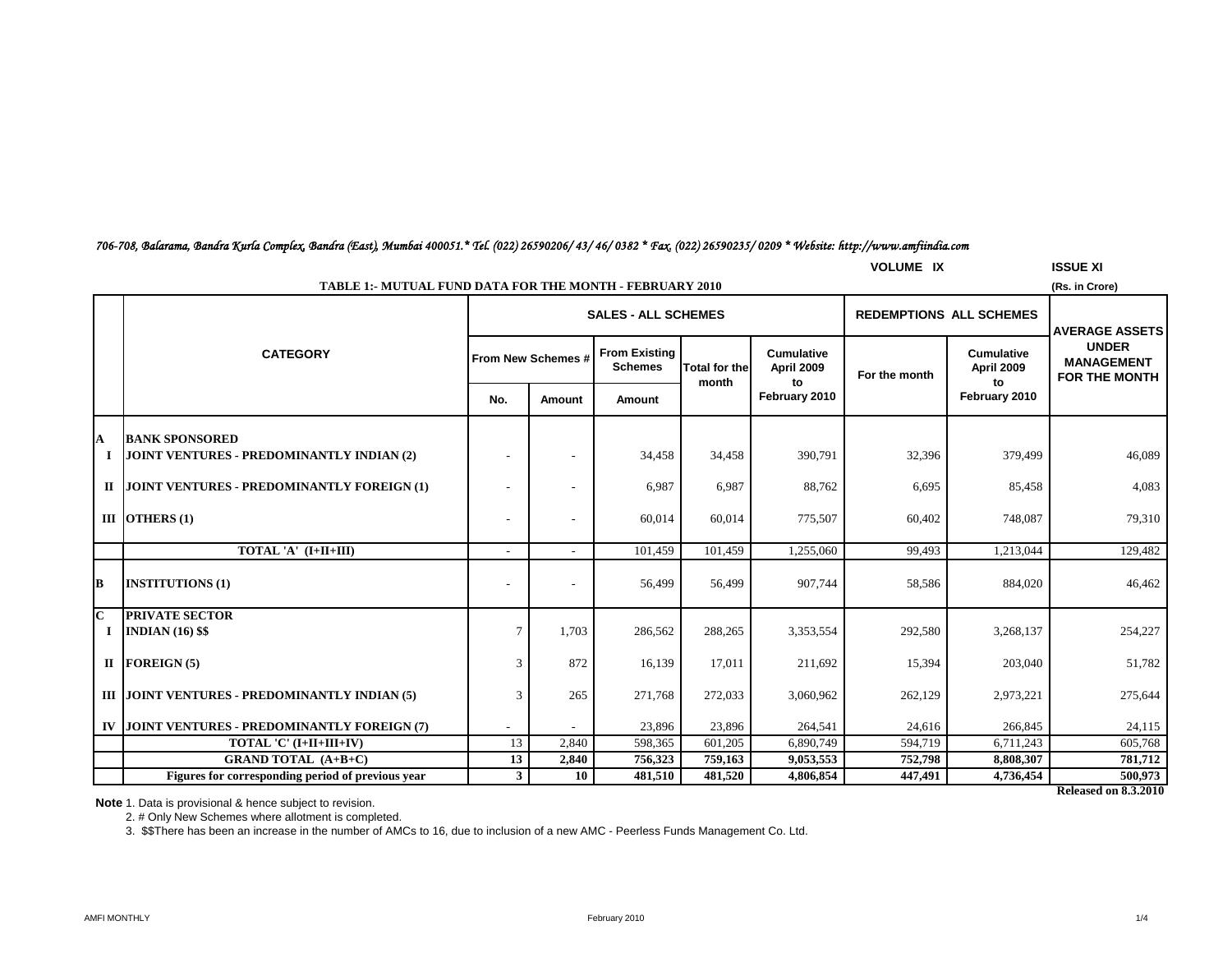#### **TABLE 2:- SALES DURING THE MONTH OF FEBRUARY 2010 - TYPE AND CATEGORY WISE 2.1 \*NEW SCHEMES LAUNCHED (ALLOTMENT COMPLETED)**

(Rs. in Crore)

|                                 | Open End             |        | <b>Close End</b> |        | <b>Interval Fund</b> |        | <b>TOTAL</b>         |        |
|---------------------------------|----------------------|--------|------------------|--------|----------------------|--------|----------------------|--------|
|                                 | <b>No.of Schemes</b> | Amount | No.of Schemes    | Amount | <b>No.of Schemes</b> | Amount | <b>No.of Schemes</b> | Amount |
| <b>INCOME</b>                   |                      | 277    |                  | 2,329  | -                    |        | 10                   | 2,606  |
| <b>IEQUITY</b>                  |                      |        |                  |        |                      |        |                      |        |
| <b>BALANCED</b>                 |                      |        |                  |        |                      |        |                      |        |
| <b>LIQUID/MONEY MARKET</b>      |                      | 54     |                  |        |                      |        |                      | 54     |
| <b>IGILT</b>                    |                      |        |                  |        |                      |        |                      |        |
| <b>IELSS - EQUITY</b>           |                      |        |                  |        |                      |        |                      |        |
| <b>GOLD ETF</b>                 |                      |        |                  |        |                      |        |                      |        |
| <b>OTHER ETFS</b>               |                      | 112    |                  |        |                      |        |                      | 112    |
| <b>IFUND OF FUNDS INVESTING</b> |                      | 68     |                  |        | -                    |        |                      | 68     |
| <b>OVERSEAS</b>                 |                      |        |                  |        |                      |        |                      |        |
| <b>TOTAL</b>                    |                      | 511    |                  | 2,329  |                      |        | 13                   | 2,840  |

| *NEW SCHEMES LAUNCHED :                                     |                                                                                                                                                                                                                                                                                                                   |
|-------------------------------------------------------------|-------------------------------------------------------------------------------------------------------------------------------------------------------------------------------------------------------------------------------------------------------------------------------------------------------------------|
| <b>OPEN END INCOME:</b>                                     | Edelweiss Income Advantage Fund and Peerless Ultra Short Term Fund.                                                                                                                                                                                                                                               |
| <b>OPEN END LIQUID :</b>                                    | Peerless Liquid Fund.                                                                                                                                                                                                                                                                                             |
| <b>OPEN END OTHER ETFS :</b>                                | Kotak Nifty ETF.                                                                                                                                                                                                                                                                                                  |
| <b>OPEN END FUND OF FUNDS</b><br><b>INVESTING OVERSEAS:</b> | <b>Fidelity Global Real Assets Fund.</b>                                                                                                                                                                                                                                                                          |
| <b>CLOSE END INCOME:</b>                                    | Fortis Fixed Term Fund Series 16C; Franklin Templeton Fixed Tenure Fund Series XIII - Plan A; ICICI Prudential FMP Series 51 - One Year Plan A and 15 Months<br>[Plan E; IDFC FMP Half Yearly Series 9; Reliance Fixed Horizon Fund XIV Series 1; Sundaram BNP Paribas FTP - S and Taurus FMP 15 Months Series 1. |

#### **2.2 EXISTING SCHEMES**

|                                 |                      | Open End |                      | <b>Close End</b><br><b>Interval Fund</b> |                      |        | <b>TOTAL</b>         |                  |
|---------------------------------|----------------------|----------|----------------------|------------------------------------------|----------------------|--------|----------------------|------------------|
|                                 | <b>No.of Schemes</b> | Amount   | <b>No.of Schemes</b> | Amount                                   | <b>No.of Schemes</b> | Amount | <b>No.of Schemes</b> | Amount           |
| <b>INCOME</b>                   | 175                  | 248,812  | 95                   | 91                                       | 37                   | 8,400  | 307                  | 257,303          |
| <b>IEQUITY</b>                  | 264                  | 5,006    | 41                   | $\overline{\phantom{a}}$                 |                      |        | 307                  | 5,006            |
| <b>BALANCED</b>                 | 29                   | 339      |                      |                                          |                      |        | 33                   | 339              |
| <b>LIQUID/MONEY MARKET</b>      | 56                   | 492,797  |                      |                                          |                      |        | 56                   | 492,797          |
| <b>IGILT</b>                    | 35                   | 76       |                      |                                          |                      |        | 35                   | 76 I             |
| <b>IELSS - EQUITY</b>           | 36                   | 480      | 13                   |                                          |                      |        | 49                   | 480              |
| <b>IGOLD ETF</b>                |                      | 118      |                      |                                          |                      |        |                      | 118              |
| <b>OTHER ETFS</b>               | 12                   | 150      |                      |                                          |                      |        | 12 <sub>l</sub>      | 150 <sub>1</sub> |
| <b>IFUND OF FUNDS INVESTING</b> | 14                   | 54       |                      |                                          |                      |        | 14                   | 54               |
| <b>OVERSEAS</b>                 |                      |          |                      | $\overline{\phantom{0}}$                 |                      |        |                      |                  |
| <b>TOTAL</b>                    | 627                  | 747,832  | 153                  | 91                                       | 39                   | 8,400  | 819                  | 756,323          |

Notes:The change in number of existing schemes is because of the maturity and reclassification of some of the existing schemes. ^ Amount mobilised by new plans launched under existing scheme.

|                                                   |                      | Open End | <b>Close End</b>     |        | <b>Interval Fund</b> |        | <b>TOTAL</b>         |         |
|---------------------------------------------------|----------------------|----------|----------------------|--------|----------------------|--------|----------------------|---------|
|                                                   | <b>No.of Schemes</b> | Amount   | <b>No.of Schemes</b> | Amount | <b>No.of Schemes</b> | Amount | <b>No.of Schemes</b> | Amount  |
| <b>INCOME</b>                                     | 177                  | 249,089  | 103                  | 2,420  | 37                   | 8,400  | 317                  | 259,909 |
| <b>EQUITY</b>                                     | 264                  | 5,006    | 41                   |        |                      |        | 307                  | 5,006   |
| <b>BALANCED</b>                                   | 29                   | 339      |                      |        |                      |        | 33                   | 339     |
| <b>ILIQUID/MONEY MARKET</b>                       | 57                   | 492.851  |                      |        |                      |        | 57                   | 492,851 |
| <b>GILT</b>                                       | 35                   | 76       |                      |        |                      |        | 35                   | 76      |
| <b>ELSS - EQUITY</b>                              | 36                   | 480      | 13                   |        |                      |        | 49                   | 480     |
| <b>GOLD ETF</b>                                   |                      | 118      |                      |        |                      |        |                      | 118     |
| <b>OTHER ETFS</b>                                 | 13                   | 262      |                      |        |                      |        | 13                   | 262     |
| <b>FUND OF FUNDS INVESTING</b><br><b>OVERSEAS</b> | 15                   | 122      |                      |        |                      |        | 15                   | 122     |
| <b>TOTAL</b>                                      | 632                  | 748,343  | 161                  | 2,420  | 39                   | 8.400  | 832                  | 759,163 |

#### **2.3 TOTAL OF ALL SCHEMES**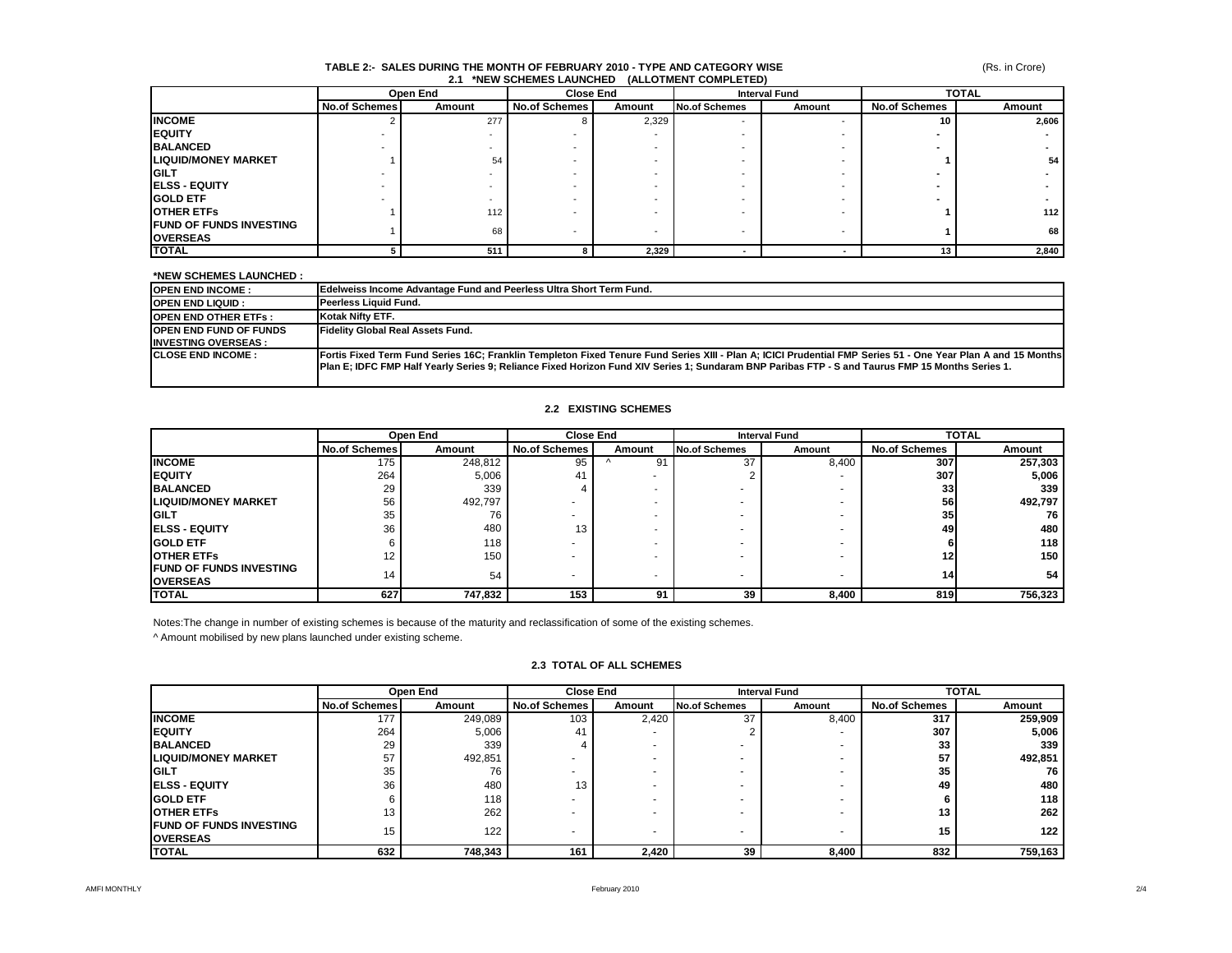#### **Table 3:-**

# **REDEMPTIONS / REPURCHASES DURING THE MONTH OF FEBRUARY 2010**

| <b>CATEGORY &amp; TYPE WISE</b><br>(Rs. in Crore) |                 |                          |                      |              |                                               |                                                                         |                                                                                               |  |  |
|---------------------------------------------------|-----------------|--------------------------|----------------------|--------------|-----------------------------------------------|-------------------------------------------------------------------------|-----------------------------------------------------------------------------------------------|--|--|
|                                                   | <b>Open End</b> | <b>Close End</b>         | <b>Interval Fund</b> | <b>TOTAL</b> | Net Inflow /<br>(Outflow)<br>For<br>the Month | Net Inflow /<br>(Outflow)<br><b>Year to Date</b><br><b>Current Year</b> | Net Inflow /<br>For the   (Outflow)<br>For the<br><b>Year to Date</b><br><b>Previous Year</b> |  |  |
| <b>INCOME</b>                                     | 254,680         | 311                      | 31                   | 255,022      | 4,887                                         | 261,065                                                                 | 30,213                                                                                        |  |  |
| <b>IEQUITY</b>                                    | 3,315           | 163                      | 14                   | 3,492        | 1,514                                         | 2,611                                                                   | 1,059                                                                                         |  |  |
| <b>BALANCED</b>                                   | 250             |                          |                      | 251          | 88                                            | (653)                                                                   | 99                                                                                            |  |  |
| <b>LIQUID/MONEY MARKET</b>                        | 493,367         |                          |                      | 493,367      | (516)                                         | (16, 044)                                                               | 33,392                                                                                        |  |  |
| <b>GILT</b>                                       | 261             | $\overline{\phantom{a}}$ |                      | 261          | (185)                                         | (3, 564)                                                                | 3,124                                                                                         |  |  |
| <b>IELSS - EQUITY</b>                             | 137             | 8                        |                      | 145          | 335                                           | 913                                                                     | 2,421                                                                                         |  |  |
| <b>GOLD ETFS</b>                                  |                 |                          |                      |              | 118                                           | 759                                                                     | 107                                                                                           |  |  |
| <b>OTHER ETFS</b>                                 | 184             | $\overline{\phantom{0}}$ |                      | 184          | 78                                            | 419                                                                     | (914)                                                                                         |  |  |
| <b>FUND OF FUNDS</b><br><b>INVESTING OVERSEAS</b> | 76              | ٠                        |                      | 76           | 46                                            | (260)                                                                   | 899                                                                                           |  |  |
| <b>TOTAL</b>                                      | 752,270         | 483                      | 45                   | 752,798      | 6,365                                         | 245,246                                                                 | 70,400                                                                                        |  |  |

**Table 4:-**

### **ASSETS UNDER MANAGEMENT AS ON FEBRUARY 28, 2010**

|                            | <b>CATEGORY &amp; TYPE WISE</b> |                  |                          |              |            |  |  |
|----------------------------|---------------------------------|------------------|--------------------------|--------------|------------|--|--|
|                            | Open End                        | <b>Close End</b> | <b>Interval Fund</b>     | <b>TOTAL</b> | % to Total |  |  |
| <b>INCOME</b>              | 441,422                         | 26,203           | 8.759                    | 476,384      | 62         |  |  |
| <b>EQUITY</b>              | 148,726                         | 19.621           | 325                      | 168,672      | 22         |  |  |
| <b>BALANCED</b>            | 15,277                          | 1.864            |                          | 17,141       |            |  |  |
| <b>LIQUID/MONEY MARKET</b> | 73,030                          |                  | $\overline{\phantom{0}}$ | 73,030       | 10         |  |  |
| <b>GILT</b>                | 3,171                           |                  | $\overline{\phantom{0}}$ | 3,171        |            |  |  |
| <b>ELSS - EQUITY</b>       | 19,617                          | 3.047            | $\overline{\phantom{0}}$ | 22,664       |            |  |  |
| <b>GOLD ETF</b>            | 1,583                           |                  | $\overline{\phantom{0}}$ | 1,583        | $^{\circ}$ |  |  |
| <b>OTHER ETFS</b>          | 1,342                           |                  |                          | 1,342        | $^{\circ}$ |  |  |
| <b>FUND OF FUNDS</b>       | 2,882                           | -                | $\overline{\phantom{0}}$ | 2,882        | $^{\circ}$ |  |  |
| <b>INVESTING OVERSEAS</b>  |                                 |                  |                          |              |            |  |  |
| <b>ITOTAL</b>              | 707,050                         | 50,735           | 9,084                    | 766.869      | 100        |  |  |

**@ Less than 1 %.**

#### **Table 5:- DATA ON FUND OF FUNDS (DOMESTIC) - FEBRUARY 2010** *(Rs. In Crore)*

|                      | No. of Schemes | <b>Sales</b> | Redemption | Assets under<br>Management as on<br><b>February 28, 2010</b> | <b>Average Assets</b><br><b>Under Management  </b><br>for the month |
|----------------------|----------------|--------------|------------|--------------------------------------------------------------|---------------------------------------------------------------------|
| <b>Fund of Funds</b> | * 26 l         | $*417$       | 36         | 1,428                                                        | 1,178                                                               |

**Notes :**

1. Fund of Funds is a scheme wherein the assets are invested in the existing schemes of mutual funds and hence, the figures indicated herein are included in tables 1 to 4 and 6. Data on fund of funds is given for information only.

2. \* Include New Fund Offer - IDFC Asset Allocation Fund of Fund-Aggressive Plan, Conservative Plan and Moderate Plan; IDFC Monthly Income Plan Fund of Fu